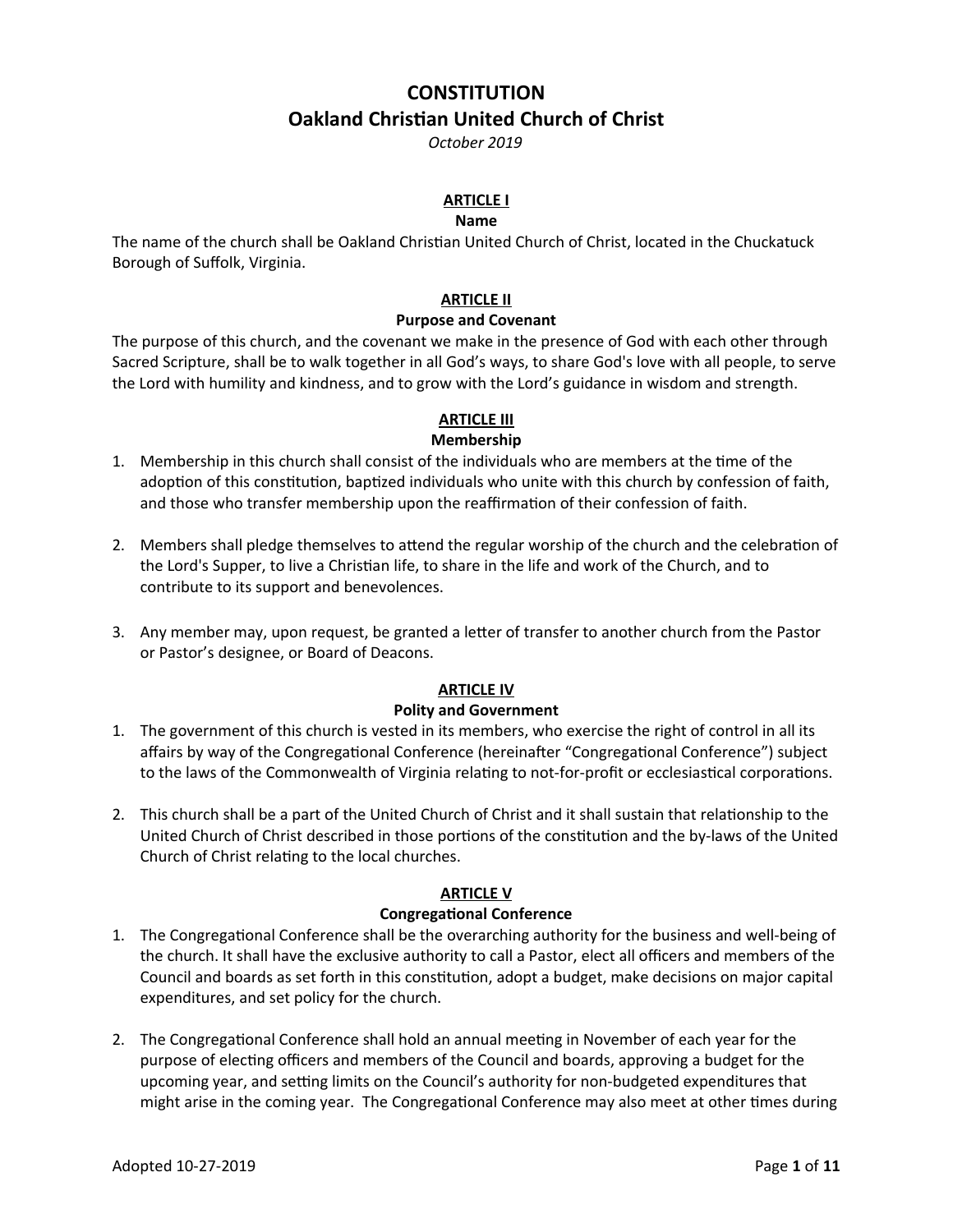the year as deemed desirable or necessary. All such meetings shall be called and scheduled pursuant to the provisions of Article IX of this constitution.

3. The Congregational Conference grants authority to the Council and to the Pastor to act on its behalf to conduct the business of the church on matters that are not exclusively reserved to the Congregational Conference. The Council and the Pastor shall exercise this authority pursuant to the provisions of this constitution pertaining to them.

## **ARTICLE VI Church Governance and Ministry**

#### **1. Council**

- **A.** Composition of the Council.
	- **1.** The Council shall be composed of eight (8) members of the church: Moderator; Assistant Moderator; Treasurer; Deacon Representative; Christian Education Representative; and three (3) members-at-large. The Pastor shall be a nonvoting member. The Church Moderator shall be the Chair. Five (5) members shall constitute a quorum.
	- **2.** The Deacon and the Christian Education Representatives shall be elected annually by their respective Boards. To be eligible, each shall have been elected to serve on their Board for the year during which they will also serve on Council.
	- **3.** Members-at-large shall be members of the church elected by the Congregational Conference annually on staggered three (3) year terms.
	- **4.** No person may be elected to Council as the Deacon Representative, the Christian Education Representative, or as a member-at-large if their election would result in them serving more than six (6) consecutive years on the Council.
	- **5.** Paid staff of the church shall not be eligible for election to Council regardless of their status as members of the church.
- **B.** Duties of the Council
	- **1.** It shall define, develop, and present the strategic plan of the church to the Congregational Conference for approval.
		- **a)** It shall execute the approved strategic plan of the church.
		- **b)** It shall measure progress in meeting the strategic plan.
		- **c)** It shall report to the Congregational Conference no less than annually on the progress and status of the plan.
	- **2.** It shall propose the annual budget for the church.
	- **3.** It shall provide oversight for all aspects of the daily business of the church.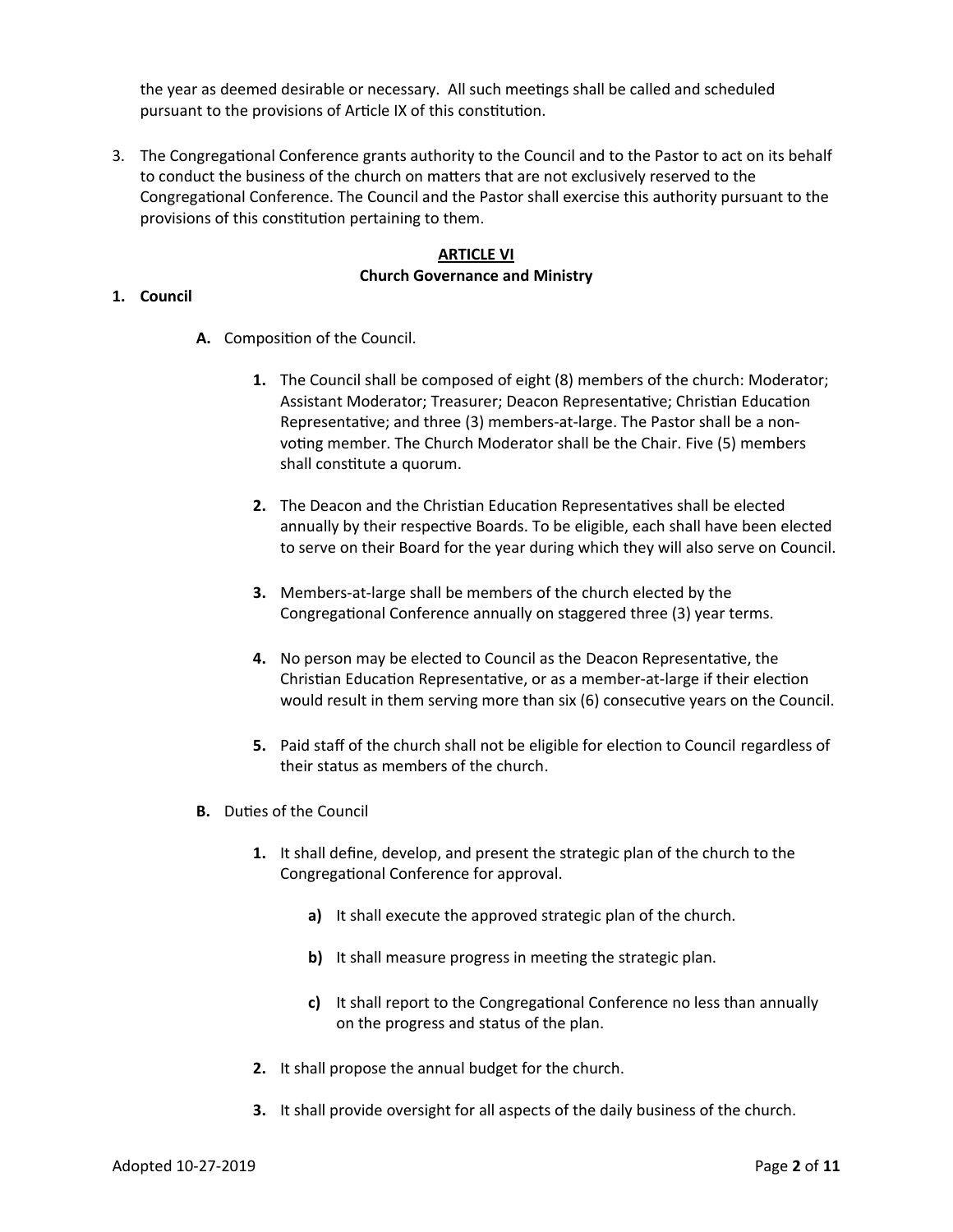- **4.** It may create such Committees and Task Groups as circumstances and good practice may dictate for the performance of its duties. Committees and Task Groups will be created in accordance with the provisions of this Article and will operate according to by-laws enacted by the Congregational Conference.
- **5.** It shall provide oversight of the Boards enumerated in this constitution and of such Committees and Task Groups as may be established.
- **6.** It shall establish a Nominating Committee which shall present a list of candidates for Officers, Council members, and Board members at the annual November meeting of the Congregational Conference.
- **7.** It shall study the constitution and by-laws, and make appropriate recommendations for amendments and modifications.
- **8.** It shall be responsible for all delegated personnel matters related to the Pastor's employment, including supervision and evaluation.
- **9.** It shall set interim policy and act on behalf of the Congregational Conference in situations that require prompt action.

## **2. Boards**

- **A.** Board of Christian Education
	- **1.** Composition of the Board of Christian Education.
		- **a)** The Board of Christian Education shall consist of no fewer than five (5) members of the church elected by the Congregational Conference. Members shall serve a two-year term with the exception of the first election to be held after the adoption of this constitution when three (3) members will be elected for two-year terms and two (2) members will be elected to a one-year term. Thereafter, all elected members will serve two-year terms.
		- **b)** Officers shall be a Chair, Vice-Chair, and Secretary. These officers shall be elected annually by the board at the January meeting.
	- **2.** No person shall serve on the Board of Christian Education for more than six (6) consecutive years.
	- **3.** Duties of the Board of Christian Education
		- **a)** The Board of Christian Education shall be responsible for the general direction of educational work of the church. In cooperation with the Pastor and the Director of Christian Education, it shall coordinate the program of Christian Education, supervise the church school, and promote the development of Christian character in all organizations throughout the congregation.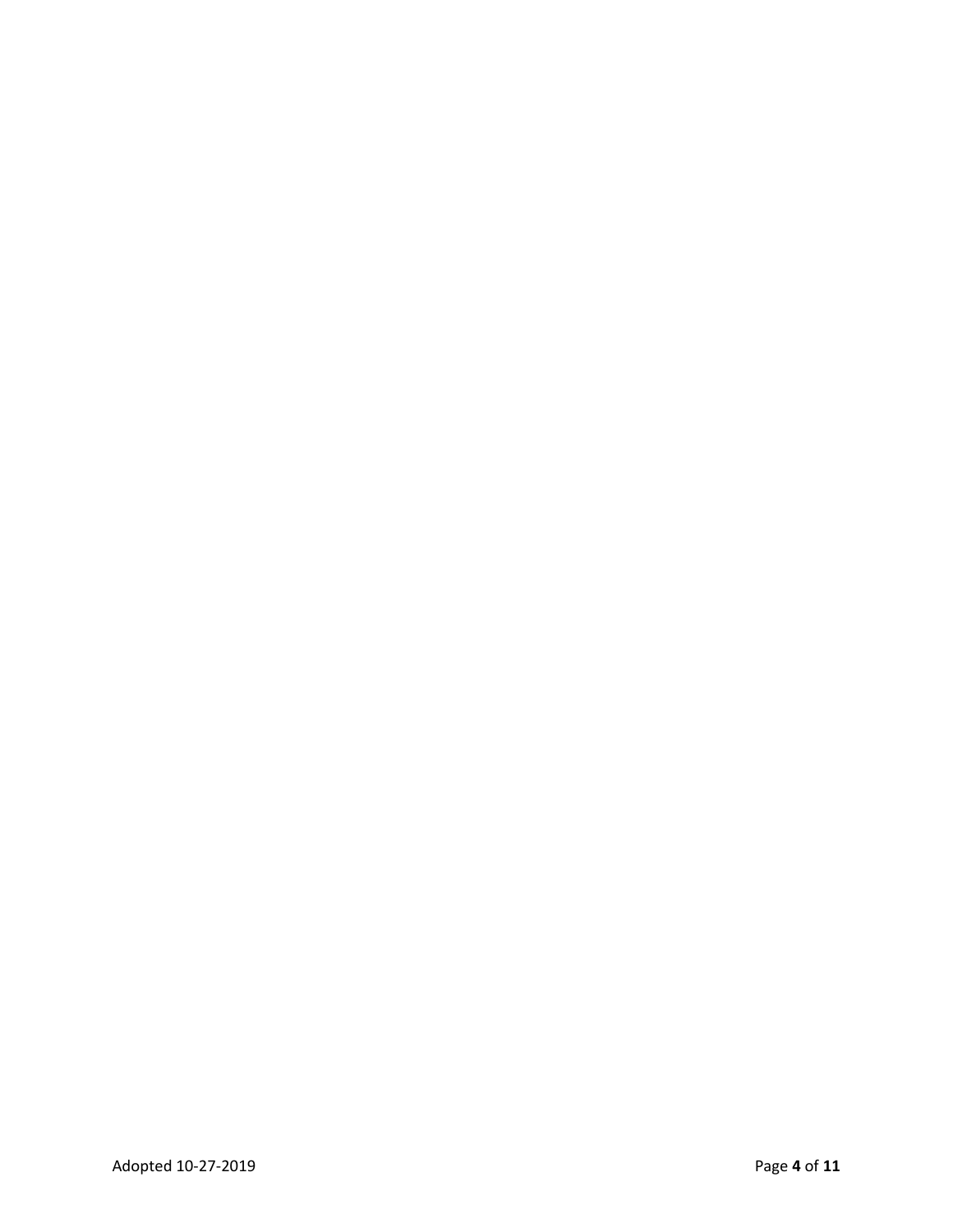- **b)** Specific duties shall include:
	- i. Securing and training teachers and leaders for all Church School classes and youth groups,
	- ii. Selecting and acquiring curriculum and related materials for church school classes,
	- iii. Informing teachers and leaders of the church school curriculum and the materials available to assist them,
	- iv. Selecting, guiding, and supervising directors and/or advisors when needed for Children's Church, Bible School, Youth Fellowship, Youth Camping, Youth Music Programs, and other programs as deemed necessary and appropriate, and
	- v. Performing other duties as requested by the Congregational Conference, Council, and Pastor.
- **B.** The Board of Deacons
	- **1.** Composition of the Board of Deacons
		- **a)** The Board of Deacons shall be composed of twelve (12) members of the church elected by the Congregational Conference.
		- **b)** Deacons should possess the highest Christian character.
		- **c)** Officers shall be a Chair, Vice-Chair, and Secretary. These officers shall be elected annually by the Deacons at the January meeting.
		- **d)** Deacons shall serve a term of three (3) years, with four (4) new Deacons elected annually.
		- **e)** A Deacon may be reelected for additional three-year terms.
	- **2.** Duties of the Board of Deacons.
		- **a)** The Board of Deacons shall meet at least quarterly and more often as necessary.
		- **b)** One-half of the membership of the board shall constitute a quorum.
		- **c)** The Deacons shall:
			- i. Cooperate with the Pastor in ministering to the spiritual interests of the church and community,
			- ii. Consult with the Pastor on the character of the religious services,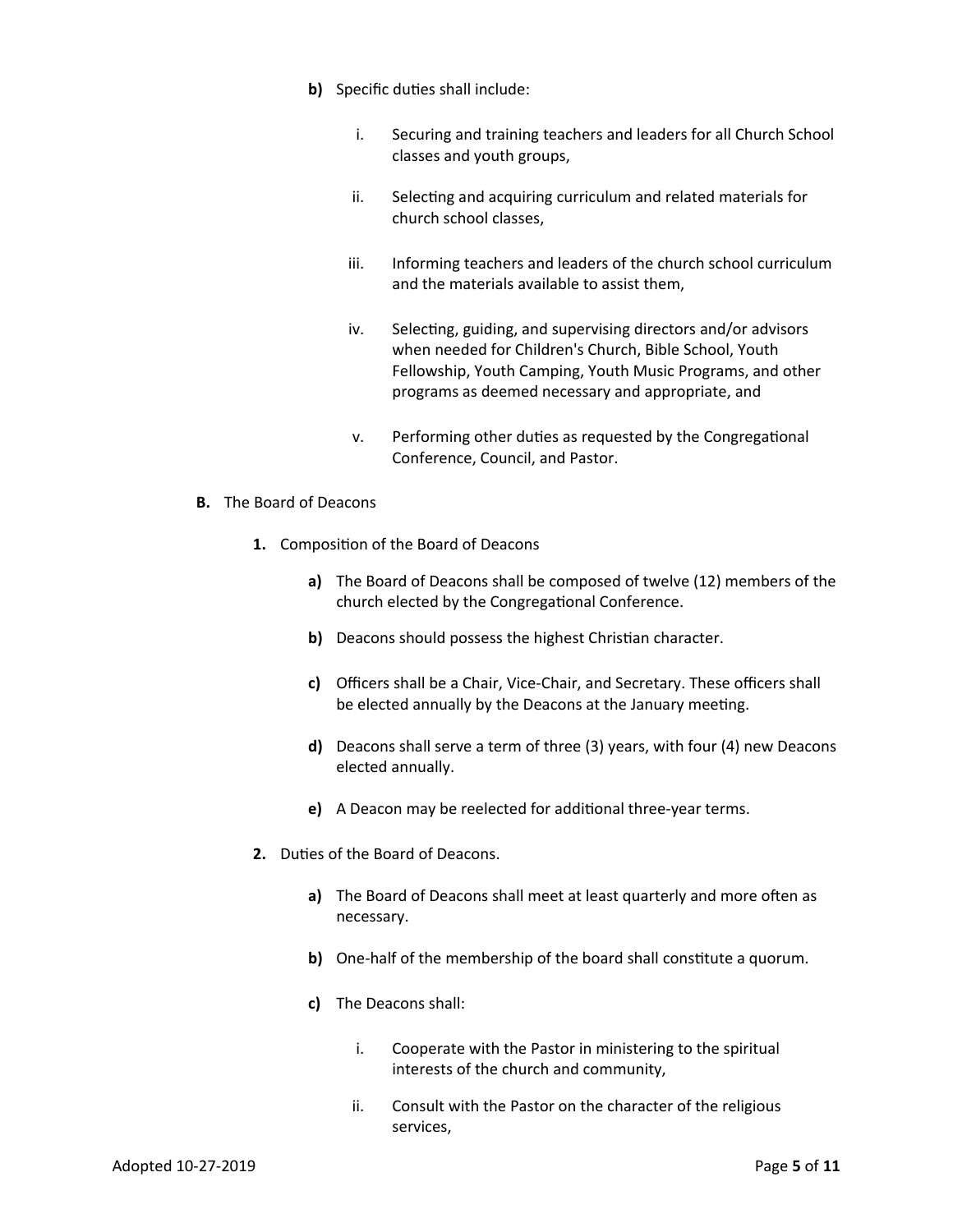- iii. Assist the Pastor in helping the church to envision and achieve its spiritual possibilities, and to fulfill its ministerial obligations,
- iv. Assist in the preparation and administration of the Sacraments,
- v. Provide a Shepherd Program which fosters spiritual care for the sick, shut-in, and those in need,
- vi. Provide four (4) names annually to the Nominating Committee for consideration to serve as members of the Board of Deacons to be voted on by the Conference,
- vii. Provide a warm and welcoming spirit in the church,
- viii. Seek to enlist new members for the church,
- ix. Record and distribute copies of worship services to those who may be unable to attend,
- x. Provide a supply for the pulpit in the absence of the Pastor, and
- xi. Perform other duties as requested by the Congregational Conference, Council, and Pastor.
- **C.** The Board of Trustees
	- **1.** Composition of the Board of Trustees
		- **a)** The Board of Trustees shall consist of six (6) members of the church, two of whom shall be elected annually to serve a term of three (3) years. Trustees shall be elected by the Congregational Conference and registered with the Circuit Court, as required by the laws of the Commonwealth of Virginia.
		- **b)** A Trustee may be reelected for additional three-year terms.
		- **c)** The Board of Trustees shall meet in January of each year and thereafter as needed.
		- **d)** The Board of Trustees shall elect officers at each January meeting. Officers shall be Chair, Vice-Chair, and Secretary.
	- **2.** Duties of the Board of Trustees
		- **a)** It shall hold in trust all church property, both real and personal, but shall have no power to sell, buy, mortgage or transfer real property except by a two-thirds vote of the Congregational Conference authorizing same.
		- **b)** It shall have custody of all legal documents, such as deeds, mortgages, notes, insurance policies, etc.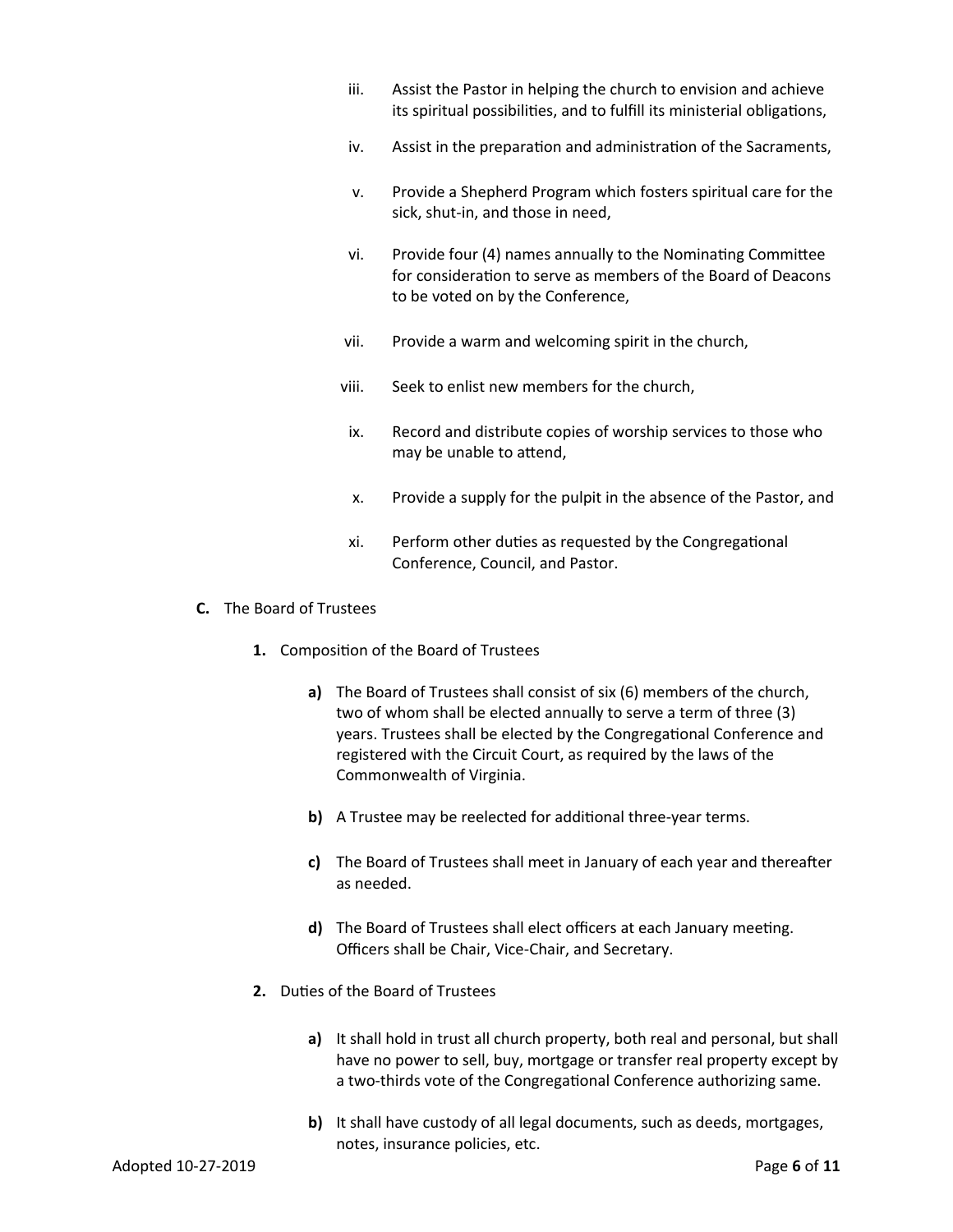- **c)** The Chair shall make a written report to the Council each January giving a list of the property owned and its condition, the amount of insurance carried, mortgage and bonded indebtedness, and such other information as may be requested by the Congregational Conference or Council. The Chair will also present this report at the first meeting of the Congregational Conference each year.
- **d)** It shall perform other duties as requested by the Congregational Conference or the Council.

## **3. Committees and Task Groups**

- **A.** The Congregational Conference and the Council are empowered to create such Committees and Task Groups as may be deemed useful in carrying out the mission and business of the church.
- **B.** Committees shall be created when there is a need to study or investigate topics or issues or create proposals for consideration by the Council and the Congregational Conference. Committees may be standing or ad hoc, as best fits the function.
- **C.** Task Groups shall be created when there are defined functions to be performed that do not involve deliberation, investigation, or the creation of a proposal. Task Groups may be standing or ad hoc, as best fits the function.
- **D.** Committees and Task Groups will derive their power and authority from the Congregational Conference, the Council, or the Board to which they report and will be governed by them.

## **4. The Pastor**

- **A.** Duties of the Pastor
	- **1.** The Pastor shall be the teacher and spiritual leader of the congregation, with the assistance of the Board of Deacons.
	- **2.** The Pastor shall preach the gospel, teach the scripture, administer the sacraments, minister to those in need of pastoral care, and enlist others as followers of Christ. The pastor shall be free, within the constraints of Christian love, to preach the truth as he/she interprets it.
	- **3.** The Pastor shall be a non-voting member of the Council and all Boards, Committees, and Task Groups.
	- **4.** The Pastor shall be the primary supervisor of all paid church staff.
	- **5.** The Pastor shall present reports on the life and work of the church to the Council, the Board of Deacons, and the Congregational Conference at such times as are specified in the by-laws.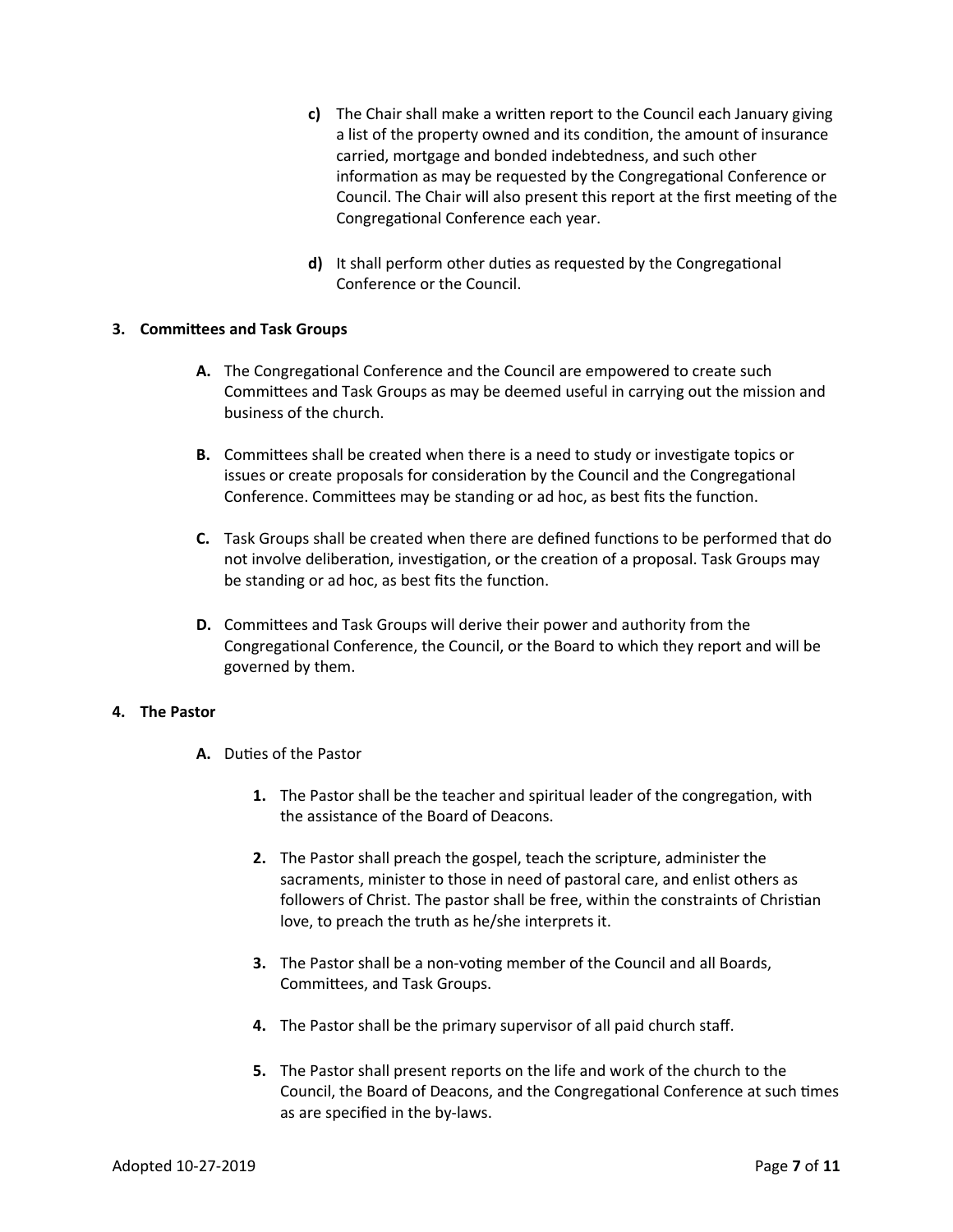- **6.** The Pastor may, with the approval of the Board of Deacons, select guest speakers or ministers for regular or special services.
- **B.** Selection of the Pastor
	- **1.** When the pulpit becomes vacant, through the resignation or dismissal of the Pastor, or for any other cause, the Council shall nominate a representative committee of not less than seven (7) or more than nine (9) members to undertake the search for a new pastor.
	- **2.** The Search Committee nominated by Council shall be approved or modified at a regular or called conference. The Moderator shall be a non-voting member of the Search Committee and will serve as temporary Chair until the first meeting of the committee. At that time the committee shall elect its own Chair from among its members and shall follow recognized procedures in the selection of a new pastor.
	- **3.** When the Search Committee is ready to recommend a candidate to the congregation, there shall be an opportunity provided for the congregation to meet and talk with the candidate, and to attend at least one regular Sunday worship service wherein the candidate will deliver the morning message.
	- **4.** Following the activities described above in subparagraph 3 of this section, the new Pastor shall be "Called" at a meeting of the Congregational Conference held especially for that purpose. Notice shall be given in accordance with the provisions of this constitution governing called conferences.
	- **5.** The Pastor shall serve as long as is mutually agreeable to the Pastor and the Congregational Conference. In the event either party desires to make a change, a sixty (60) day written notice shall be given by the party desiring the change, unless a shorter term is agreed upon by both parties.

## **5. Church Officers**

- **A.** Moderator
	- **1.** The moderator shall:
		- **a)** Be a member of the church elected annually by the Congregational Conference for a one year term at the November meeting.
		- **b)** Preside at all business meetings of the church.
		- **c)** Serve as Chair of the Council.
		- **d)** No person shall serve as moderator for more than six (6) consecutive years. The provisions in Article VI concerning consecutive years of service on Council shall not limit the ability of a person to be elected to serve as moderator.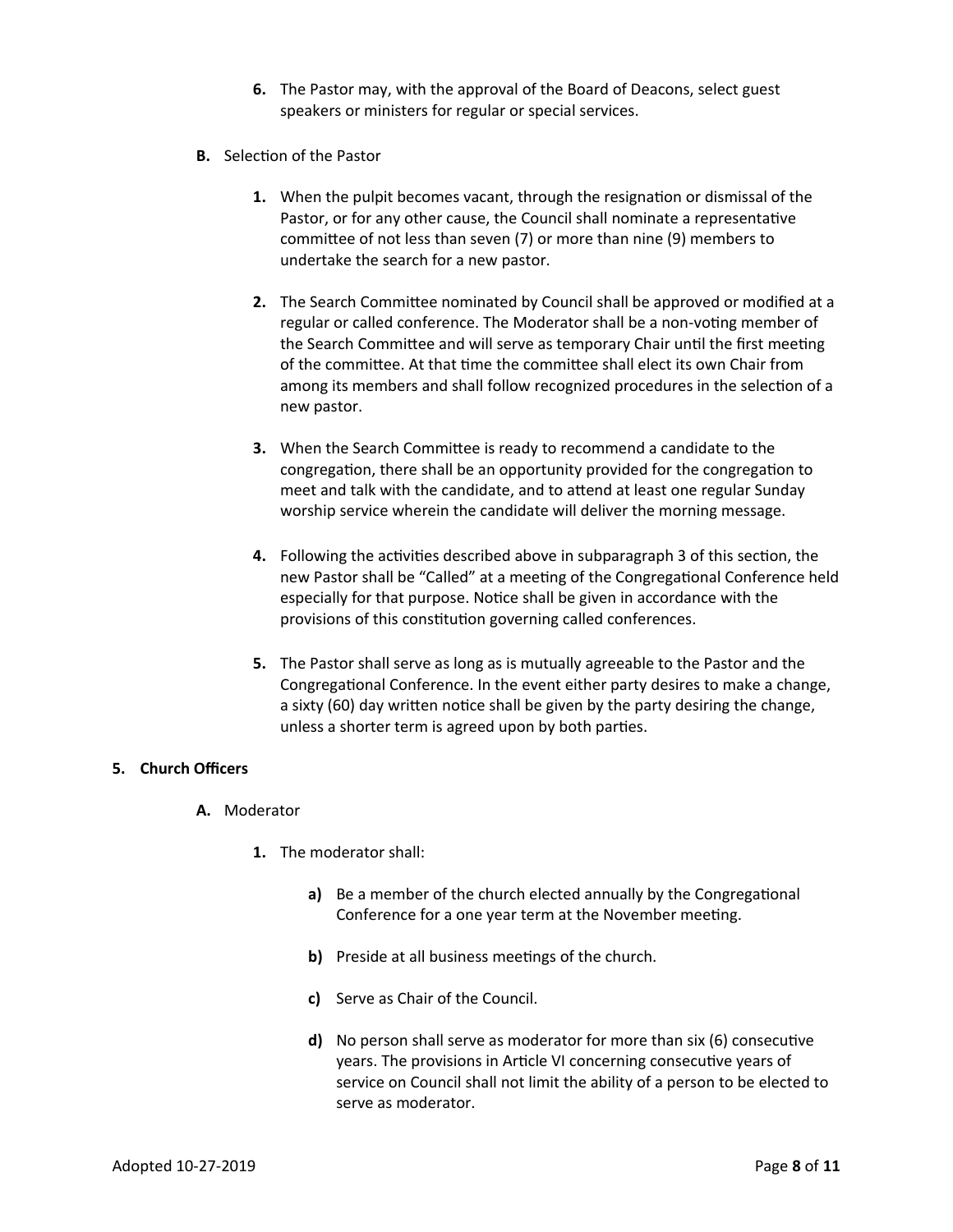#### **B.** Assistant Moderator

- **1.** The assistant moderator shall:
	- **a)** Be a member of the church elected annually by the Congregational Conference for a one year term at the November meeting.
	- **b)** Be prepared to assume the duties of the moderator in his/her absence.
	- **c)** No person shall serve as assistant moderator for more than six (6) consecutive years. The provisions in Article VI concerning consecutive years of service on Council shall not limit the ability of a person to be elected to serve as assistant moderator.

#### **C.** Treasurer

- **1.** The treasurer shall:
	- **a)** Be a member of the church elected annually by the Congregational Conference for a one-year term at the November meeting.
	- **b)** Receive and disburse all money contributed to causes represented in the church budget, and such other funds and contributions as the Congregational Conference or Council may determine.
	- **c)** Pay all accounts when properly authorized by the Congregational Conference, Council, or Pastor.
	- **d)** Make a quarterly financial report available to the Council and Congregational Conference.
	- **e)** Submit all accounts and records to the auditing committee annually and at such other times as the Council and Congregational Conference shall direct.
	- **f)** Perform other duties as requested by the Congregational Conference and Council.
	- **g)** There shall be no limit to the number of years that a member may serve as the Treasurer.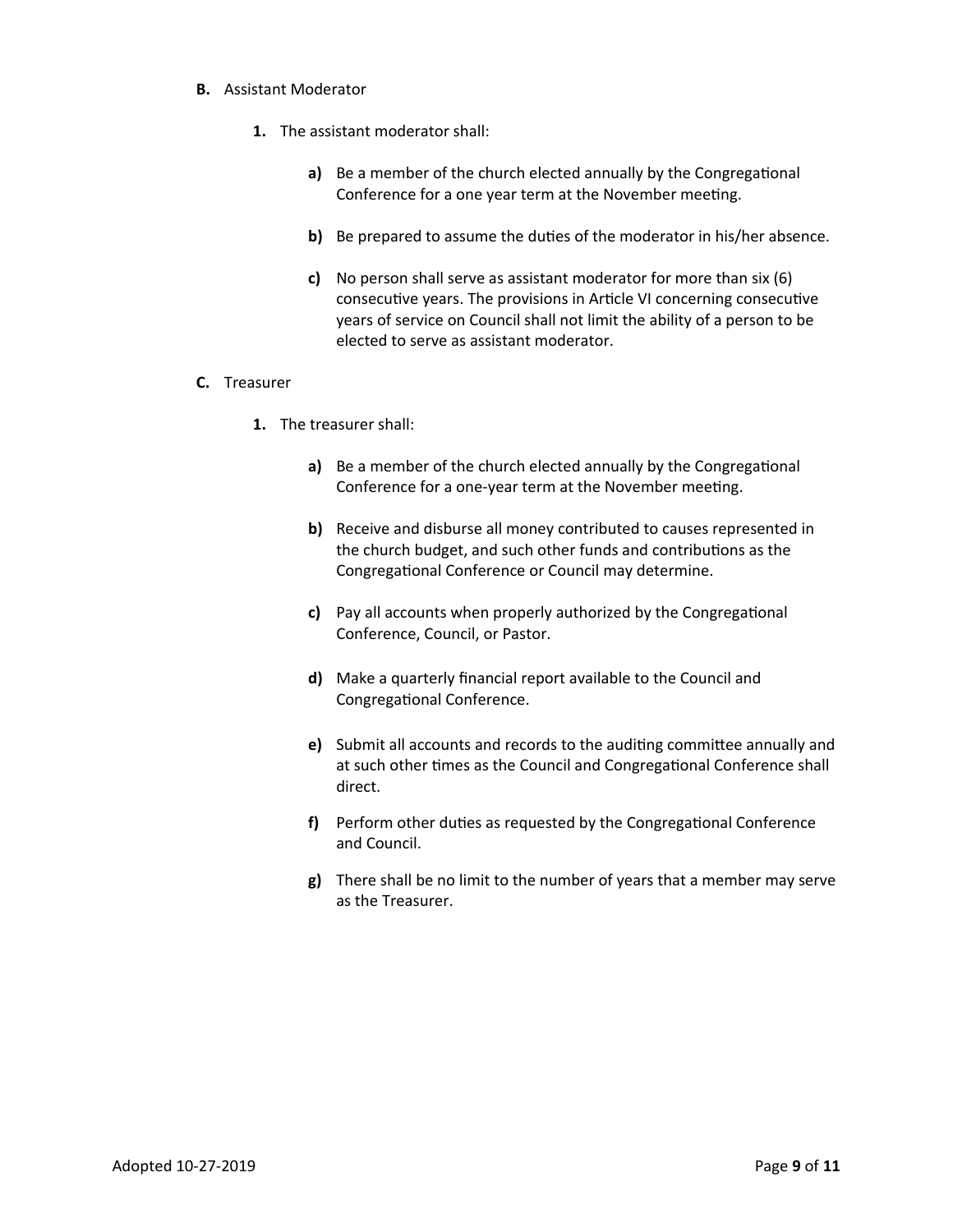# **ARTICLE VII**

## **Elections**

- 1. Officers, Council Members, and Board Members designated in this constitution shall be elected by the Congregational Conference at a meeting in November of each year.
- 2. Candidates for these elected positions shall be compiled by the Nominating Committee and presented to the Congregational Conference. Additional nominations for any position will also be accepted from the floor at the November meeting.
- 3. Elections for all positions shall be by secret ballot. A secret ballot may be waived by a majority vote of the Congregational Conference where there is only one candidate for the office. If a secret ballot is waived, the vote will be by a show of hands.
- 4. If a quorum is present for the election, candidates will be deemed to have been elected if they receive a majority of the votes for their position. Where there are multiple candidates seeking a position and a sufficient number of candidates fail to receive a majority of the votes on the first ballot, candidates who have received a majority will be removed and the balloting will continue with the remaining candidates until the position is filled. In the event no candidate receives a majority, the candidate with the lowest number of votes will be removed and the balloting will continue with the remaining candidates until the position is filled.
- 5. Newly elected Officers, Council members, and Board members shall begin their terms on January 1 of the year following their election, with the exception of the first election after the adoption of this constitution when the candidates will take office immediately upon election.
- 6. In the event an elected Officer, Council Member, or Board Member must be replaced prior to the expiration of their term, a Nominating Committee appointed by Council shall seek candidates and present them to a scheduled or called conference. Elections at such a conference shall be in accordance with sections 2, 3, and 4 of this Article, and any person elected shall begin to serve the remainder of the term of the person they replace immediately upon election.

# **ARTICLE VIII**

# **Removal of Elected Officials**

- 1. Any Officer, Council Member, Board Member, or Committee Member elected by the Congregational Conference (hereinafter "Elected Official") may be removed from office for cause shown. Grounds for removal shall be specified in the bylaws of the Congregational Conference.
- 2. The process for removal of an elected official shall be specified in the bylaws of the Congregational Conference.

# **Article IX**

# **Meetings of the Congregational Conference**

- 1. The Congregational Conference shall meet annually in November of each year and at such other times as the Congregational Conference deems fitting and proper.
- 2. A called meeting of the Congregational Conference may be initiated by the Moderator or the Council to conduct unscheduled business. A called meeting of the Congregational Conference may also be initiated pursuant to a written request to the Council signed by fifteen (15) members of the church.
- 3. The members of the church shall be given no less than fourteen (14) days' notice of any called conference. The notice shall include a description of the business to be transacted at the called